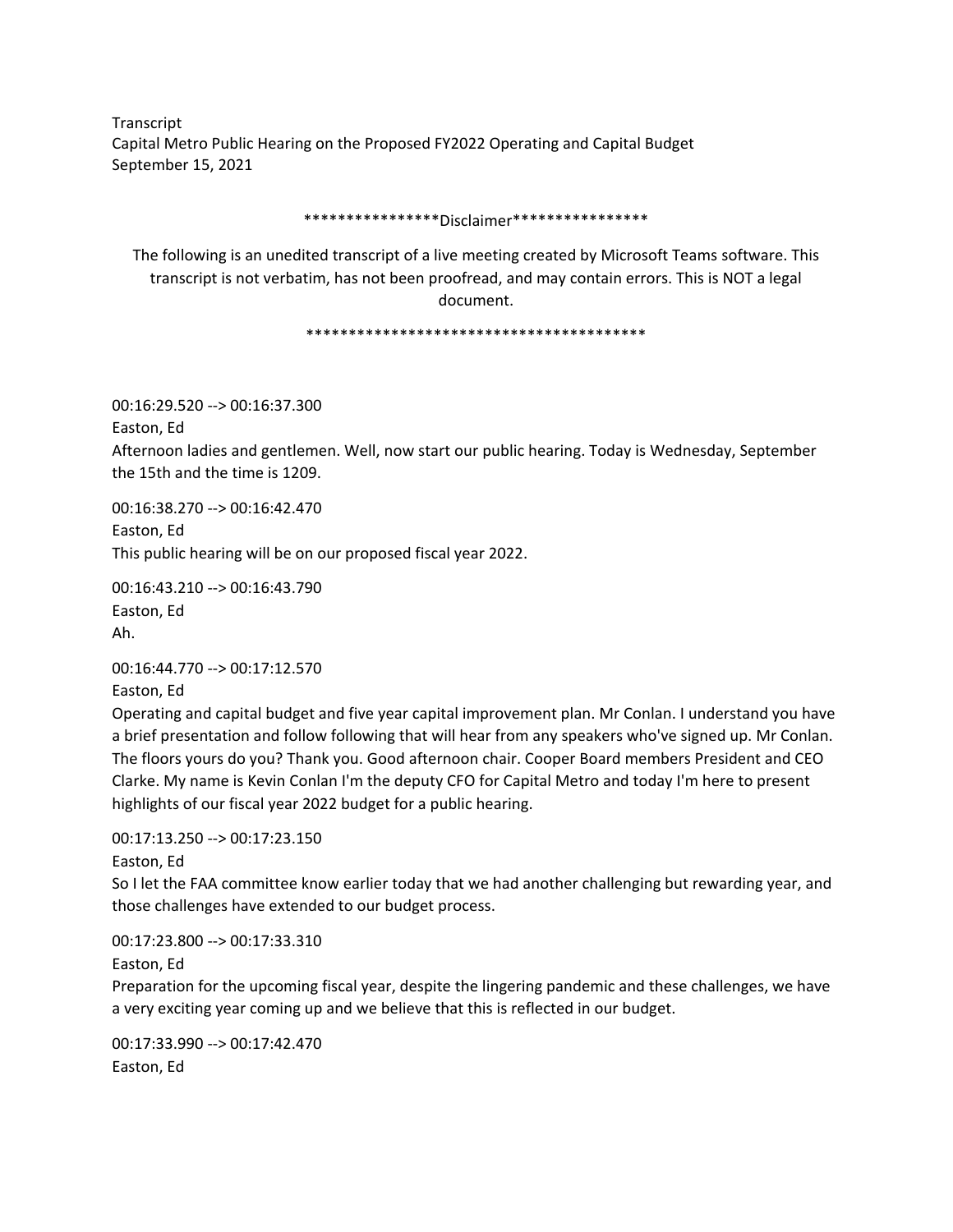Like to thank all the board members, senior staff, capital, metro staff and especially the budget team for their direction and hard work, and putting this budget together.

00:17:43.090 --> 00:17:52.010

Easton, Ed

The proposed budget takes into account the priorities that you as a board have set for the agency and makes investments based on your guidance and strategic plan.

00:17:52.930 --> 00:17:54.970 Easton, Ed We've completed our budget outreach.

00:17:55.850 --> 00:18:24.370

Easton, Ed

Which included in person engagement at the Westgate Transit Center, Lander rail station and park and Ride Republic Square and the Norwood Transit Center. In addition to that, we held an online interactive zoom webinar on Facebook Live. We've had almost 700 views to date and invited the public to attend. The webinar was presented in both English and Spanish, and it's posted on our social media outlets and the Capital Metro blog page.

00:18:24.980 --> 00:18:29.900 Easton, Ed There have been no budget updates since my last update at the August board committees.

00:18:31.050 --> 00:18:33.000 Easton, Ed So we'll go on to our next slide.

00:18:35.110 --> 00:18:54.080 Easton, Ed

So this slide. This is an overview of the agency's total budget and shows the agency's total operating and capital spending of \$649.9 million to provide transit service while also adding new customer service enhancements, building infrastructure, and planning for the regions growth.

## 00:18:55.230 --> 00:19:01.450

Easton, Ed

The budget is structurally sound in balance and funded through various revenue sources depicted on the left side of this slide.

00:19:02.100 --> 00:19:07.760

Easton, Ed

And then on the right side of the slide is their projection of capital and statutory commitments and obligations.

00:19:08.360 --> 00:19:19.280

Easton, Ed

I'm pleased to announce that we're fully funded as far as our reserve requirements, while also adding a new sustainability capital fund and Green Line Maynor Capital Reserve.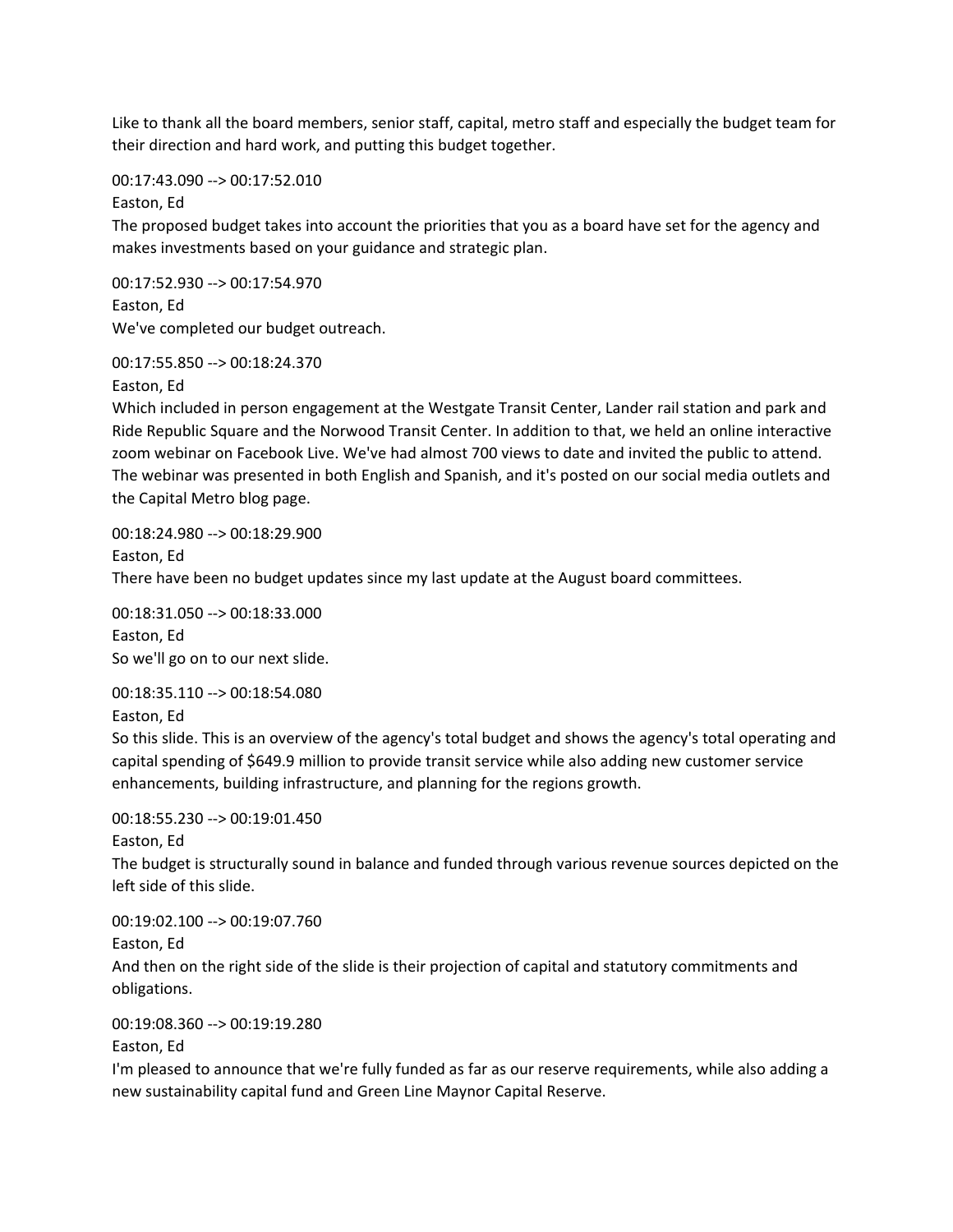00:19:20.130 --> 00:19:40.450

Easton, Ed

As I've briefed the board over the last few months, capital Metro's in good financial position we're cautiously optimistic for next year. But we remain guarded with a spike in COVID-19 numbers, sales tax uncertainty, and larger projects like fleet electrification that are coming in the future.

00:19:41.630 --> 00:19:42.290 Easton, Ed Next slide.

00:19:43.820 --> 00:19:50.650 Easton, Ed So for innovative mobility initiatives were excited to walk through two of our projects.

00:19:51.390 --> 00:20:11.050

Easton, Ed

We are continuing our electrification efforts of our fleet in the five year Capital improvement plan. We're planning on replacing 110 transit bus purchases and the associated charging infrastructure construction with the electrification project for a total of \$190.2 million over the next five years.

00:20:11.090 --> 00:20:22.200

Easton, Ed

Here's we also have \$4.7 million in next year's budget for continued operation of our eight pickup zones. They provide on demand transit service.

00:20:23.000 --> 00:20:23.700 Easton, Ed Next slide.

00:20:25.380 --> 00:20:44.300

Easton, Ed

Planning for the future, we're highlighting two of our projects for customer experience. Technology enhancements. We have \$4.4 million over the next five years or a new account based back end system. Bus on board validators hands free and Equitable solutions and new fare media and technologies.

00:20:45.940 --> 00:21:01.940

Easton, Ed

The next project I'll highlight as our Broadmoor rail development, which is a \$12 million capital Metro commitment over the next two years for a public private development opportunity. The new station will provide a multimodal transit connection for North Austin.

00:21:03.510 --> 00:21:04.240 Easton, Ed Next slide.

00:21:05.320 --> 00:21:33.370 Easton, Ed It's extremely important that we plan for the future and continued growth for the region. Project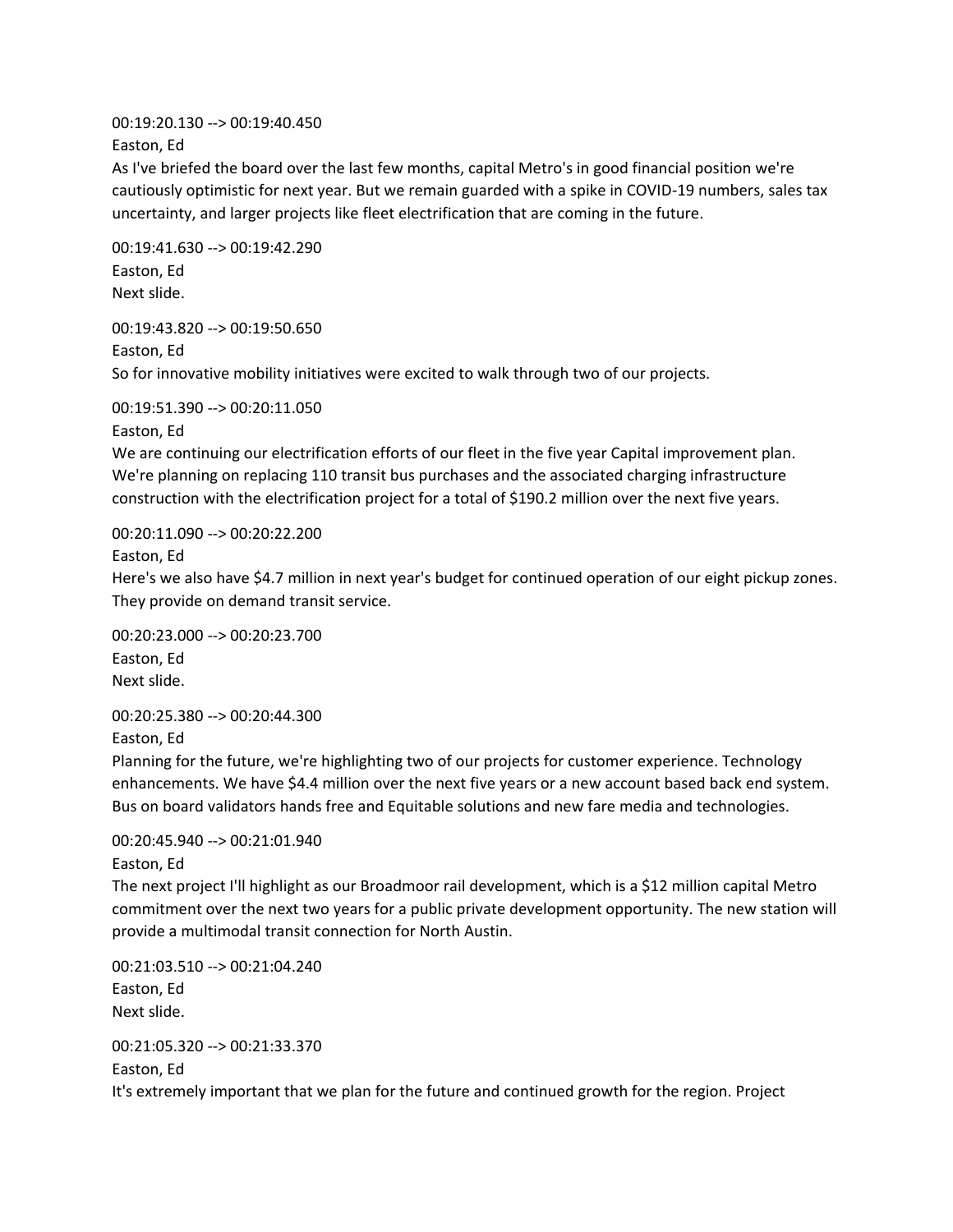Connect is the comprehensive transit plan that will expand our transit capacity for the region with the passage of proposition A in November of 2020, capital Metro has a continued commitment to this plan and the \$23.4 million contribution to the Austin Transit Partnership in next year's budget for the Project Connect program sequence plan.

00:21:34.910 --> 00:21:35.620 Easton, Ed Next slide.

00:21:37.090 --> 00:21:46.870

Easton, Ed

And that's going to conclude my presentation for the fiscal year 2022 budget, but I'd like to open up to any questions from the board or for public comment as well.

00:21:48.970 --> 00:21:56.900 Easton, Ed Thank you, Kevin Ed. Do we have any anybody who has signed up either online remotely or in person?

00:21:58.570 --> 00:22:01.340 Easton, Ed Well board members, any questions for Kevin?

00:22:03.560 --> 00:22:07.380 Kitchen, Ann Can you see me wait? Can you see me Wade or should I just speak up?

00:22:03.600 --> 00:22:04.620 Easton, Ed Member kitchen.

00:22:09.570 --> 00:22:11.180 Easton, Ed We could see board member kitchen.

00:22:11.460 --> 00:22:11.870 Kitchen, Ann OK.

00:22:12.610 --> 00:22:23.070 Kitchen, Ann My question is just to clarify for the for the public and I and I think you did this, but it probably be helpful to say it again if anyone wants to see any of the backup documents.

00:22:13.260 --> 00:22:13.920 Easton, Ed Mr.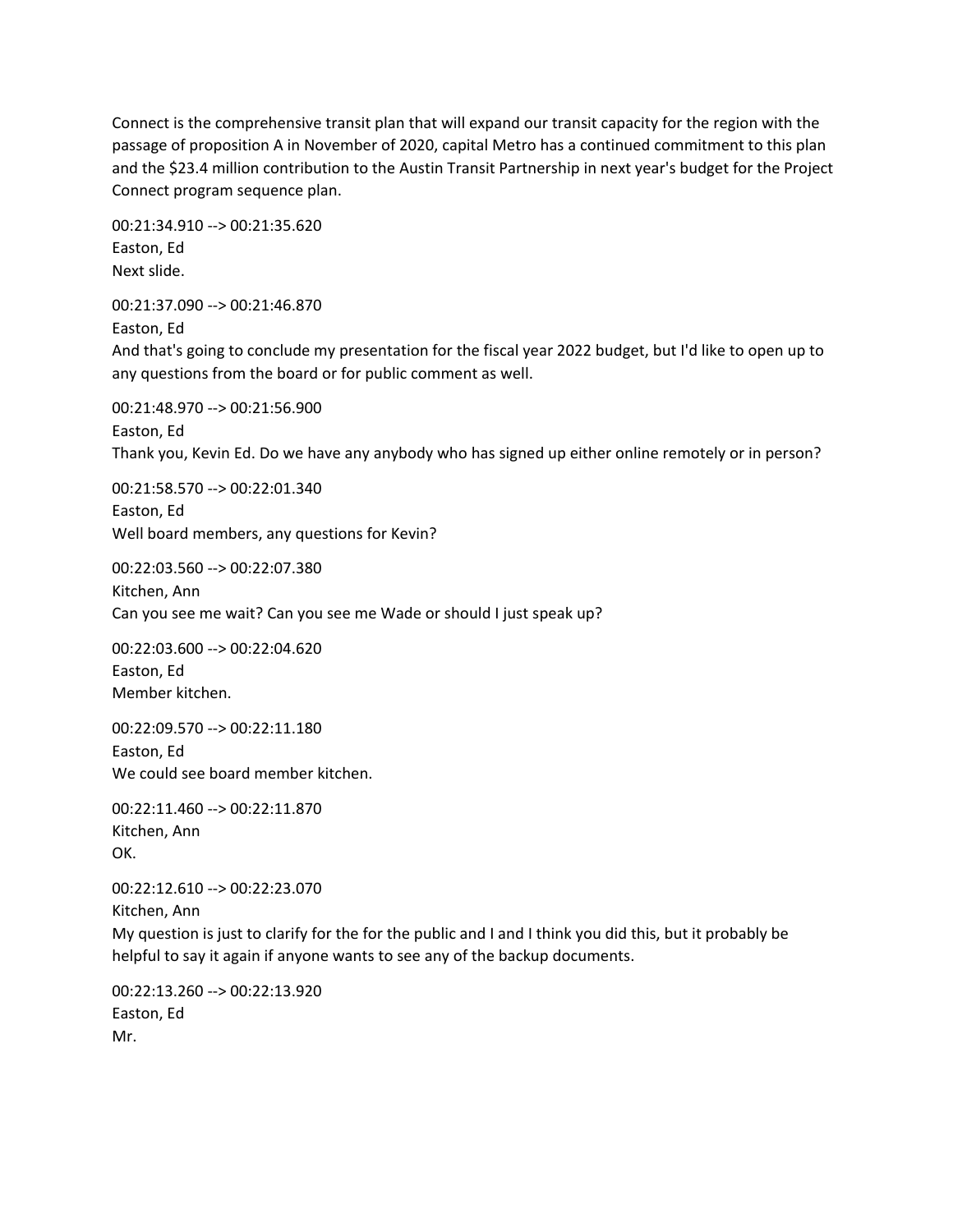00:22:23.950 --> 00:22:25.810 Kitchen, Ann Around the budget, where where would they look?

00:22:26.390 --> 00:22:41.760

Easton, Ed If they look on the capital Metro website down at the bottom left is a financial transparency link and we posed the proposed budget for next year along with their capital improvement plan along with all other budgets from prior years as well.

00:22:44.750 --> 00:22:50.520 Kitchen, Ann And if they have any specific questions, is there a way for them to? How would they submit them?

00:22:51.600 --> 00:22:53.060 Kitchen, Ann Is there a way for them to do that?

00:22:54.020 --> 00:23:03.020

Easton, Ed

There's actually an email that's feedback at Capmetro Org that they could submit through, and we will promptly respond to any questions.

00:23:04.850 --> 00:23:06.390 Kitchen, Ann OK, thank you very much.

00:23:06.700 --> 00:23:07.290 Easton, Ed You're welcome.

00:23:09.550 --> 00:23:11.340 Easton, Ed Member Renteria, any questions?

00:23:15.600 --> 00:23:17.750 Easton, Ed Discuss with you any other questions.

00:23:20.220 --> 00:23:20.800 Easton, Ed None.

00:23:21.580 --> 00:23:31.470

Easton, Ed

I can't see everybody on the OR at least I think I can't see everybody very well then. If there are no other questions and nobody signed up to speak.